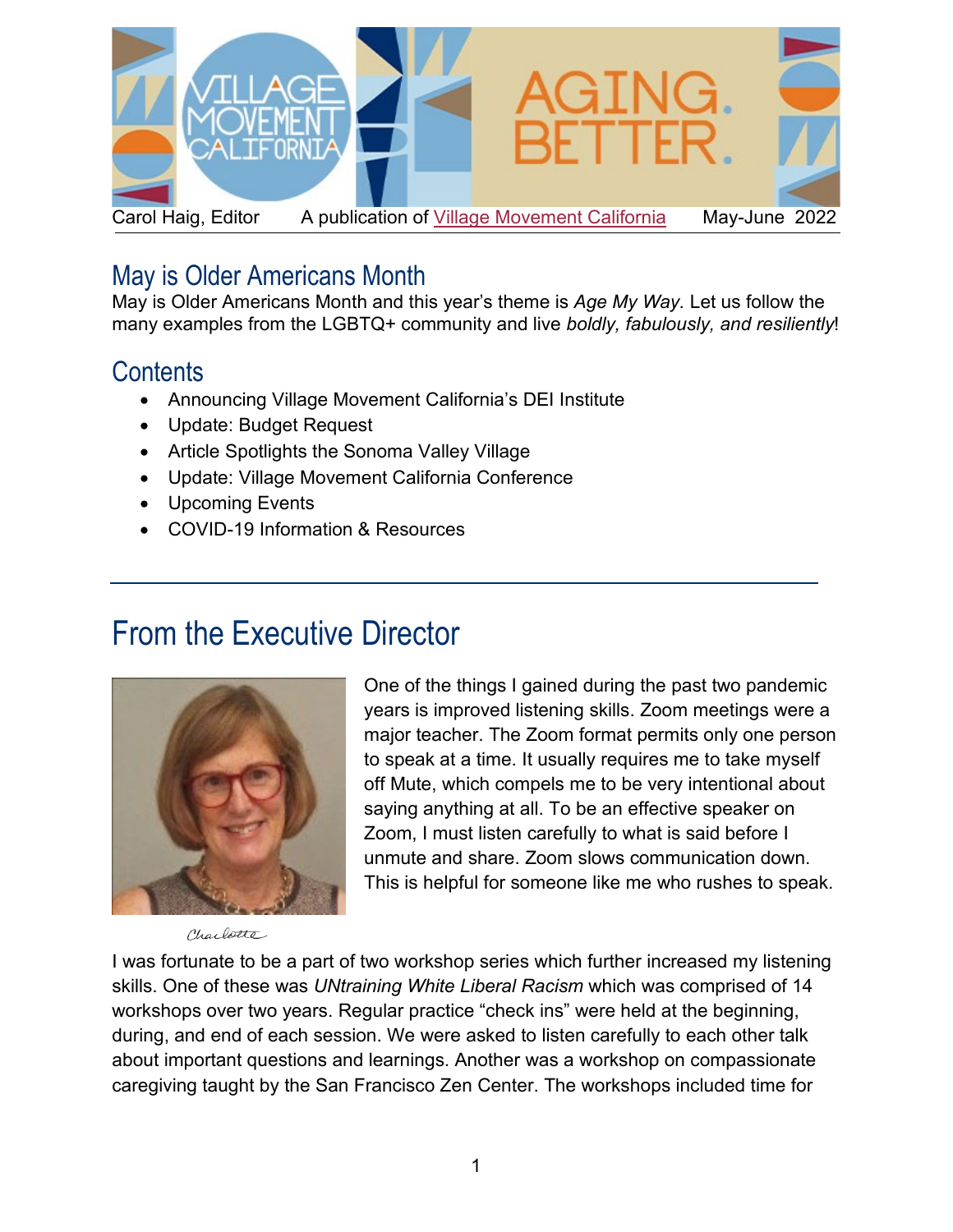participants to share deeply about their caregiving experiences and challenges. Both workshop series emphasized the transformative power of deep listening for both the speaker and the listener.

The art of listening is essential to high-functioning communities and societies. There's a social consensus that we don't listen to each other anymore. The media is partly at fault as online platforms create an echo chamber where we tune into the views we agree with. The pandemic cut off communication for many, and their listening skills are now rusty.

I'm excited that the conference planning team has invited two leaders from California's' chapter of [Braver Angels](https://braverangels.org/) to present a workshop on June 22. Braver Angels is one of several organizations that is working to bring people together across generations and political divides to listen, learn, and find mutual ground. That mutual ground exists in the territory of values and mutual respect. Barbara Farmer and Michael Siegel have a story to tell about the deep friendship they have built through participation in Braver Angels. *Bridging the Divide: Building Understanding, Trust, and Respec*t will include a presentation on Braver Angels and their methods, and an opportunity to practice the skills of listening.

I encourage you to check out Braver Angels online, and to sign up for the conference. We've set up registration to make it affordable for villages to send groups of four and more. Read more about the conference in *Upcoming Events,* below.

# Announcing Village Movement California's DEI Institute





Village Movement California is launching the *Diversity, Equity, and Inclusion Training Institute*, a 6-month program to advance California's villages as more inclusive communities of belonging for older adults. Our goal is for villages to reflect California's diversity more accurately.

### Program Components

The Institute consists of six sessions that include training and skill building, creating communities of practice, and a series of projects participants will complete between sessions back in their own villages.

The Institute's sessions will:

• Build on the on participants' knowledge, awareness, skills, and competency in the complex issues of race, identity, social conditioning, and village culture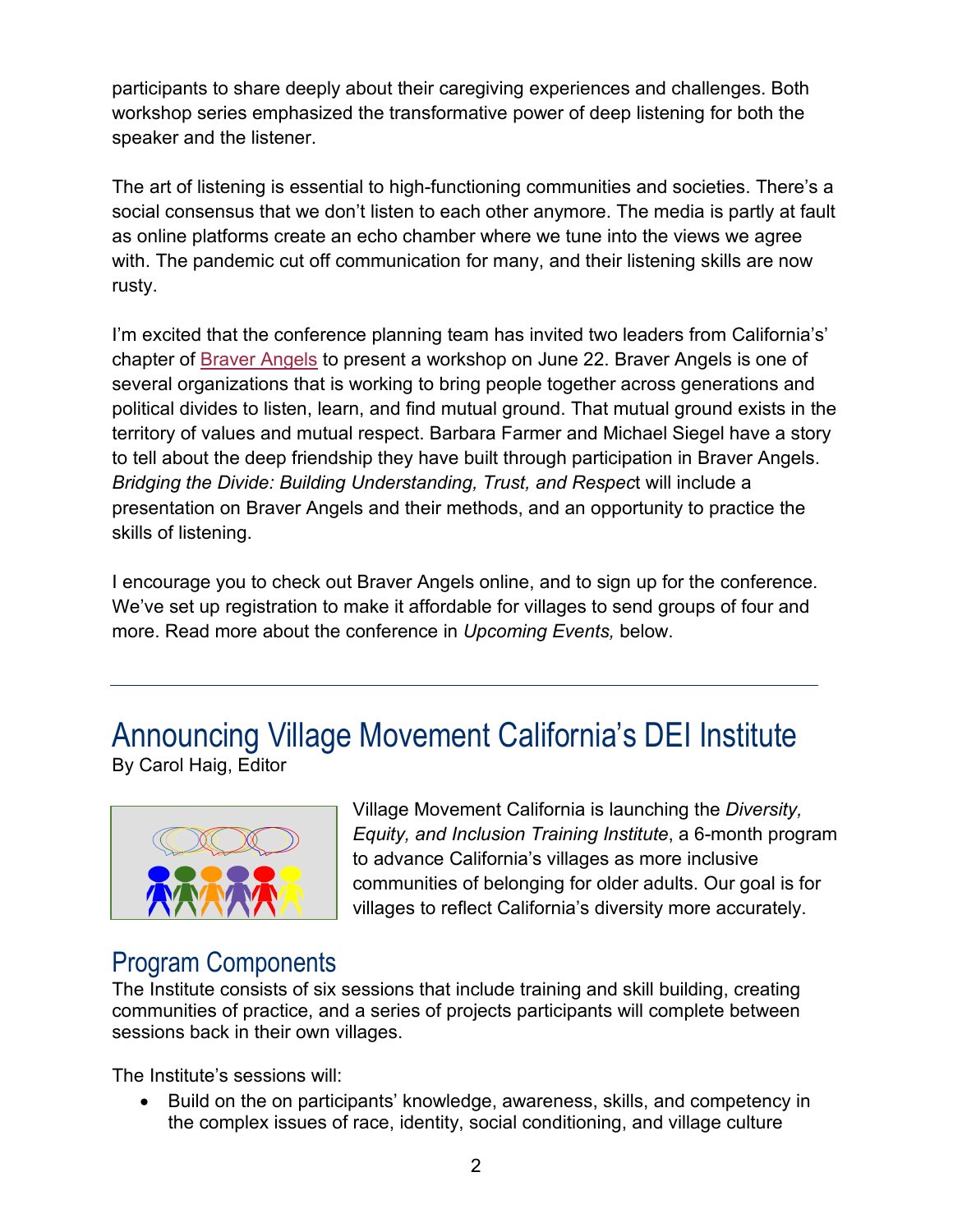- Create a community of practice among attendees for sharing their experiences from their own villages
- Provide deep listening experiences and opportunities to respect different points of view

Projects will include:

- Holding a Community Dialog
- Developing DEI Policies and Practices in Villages
- Pursuing New Partnerships

Day 2 of the Annual Conference, June 22, will feature a presentation about the DEI Training Institute followed by an optional breakout room where you can ask questions and learn more.

### **Schedule**

Sessions will be held from September 2022 – March 2023, on the first Wednesday, from 9:00am – 1:00pm except for the month of January. Dates are: September 7, October 5, November 2, December 1, February 1, March 1

### First Cohort

We are recruiting village leaders who wish to participate in the DEI Training Institute's first cohort. This group will consist of teams of two from up to ten villages. We will ask interested village leaders to complete a short application form and be interviewed. The application will be available in June and due in mid-July. The interviews will take place in August.

### FOR MORE INFORMATION

#### Sign up [here](https://villagemovementcalifornia.org/events/?eid=13869).

You may also reach out to Donna Terazawa, an Ashby Village leader and member of the DEI Training Institute Leadership Team: [donna@jma.com](mailto:donna@jma.com) and keep your eyes on the newsletter and eblasts.

# Update: Budget Request

By Charlotte Dickson



Village Movement California's budget request for a onetime investment of \$3 million in a 3-year pilot project is making its way through the Spring budgeting process. The Governor released his revised 2022-2023 budget on May 13, and the legislature and its committees will

now review and vote on budget requests and bills. They will negotiate a final budget with the Governor by mid-June.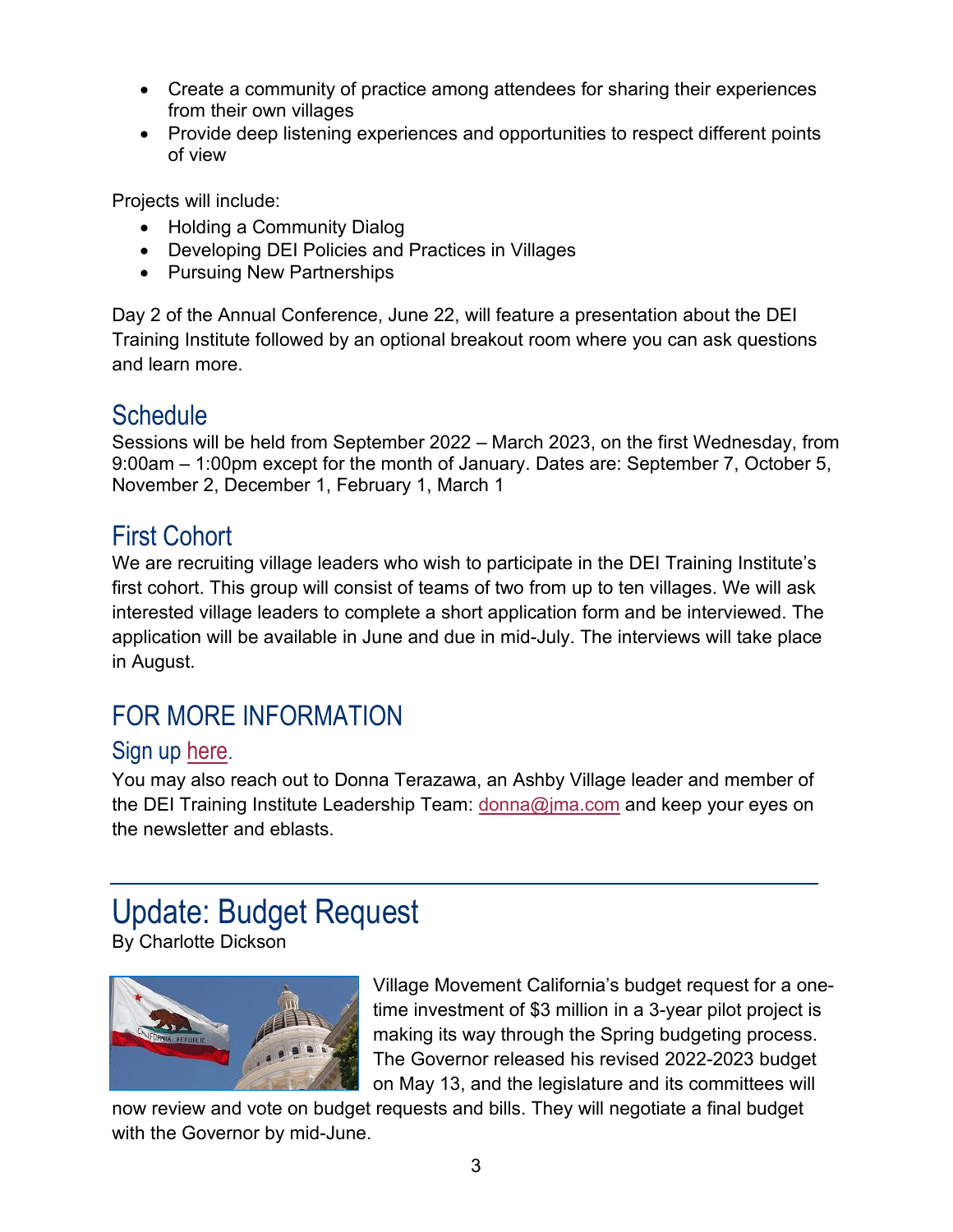The budget request is important because it sends the message that villages are a valued part of the State's aging services infrastructure. When villages are recognized, they will attract investment. Investment is essential to long term sustainability.

What's in the budget request?

- \$1 million for new villages to get started, and existing villages to expand
- \$2 million for Village Movement California's *DEI Training Institute* and the *Village Incubator* to support new and existing villages tin their growth, deepen their impact, and ensure their sustainability

A big thank you to the 24 villages that have sent in letters of support and provided testimony. We will need to step up our advocacy over the next four weeks. If your village hasn't yet sent a letter of support for our budget request, please do so. A link to instructions and a sample letter is [here.](https://villagemovementcalifornia.org/letter-of-support-for-budget-sub-committees/) Please also watch for eblasts and emails that ask you to take additional action.

Village Movement California will set up a transparent, fair application process for distributing the village funding.

Read the request [here.](https://villagemovementcalifornia.org/village-movement-ca-budget-request-senate-2-23-22/) Read the fact sheet [here.](https://villagemovementcalifornia.org/vmc-fact-sheet-march-2022/)

For more information please reach out to Charlotte Dickson at 510-600-6380 or [charlotte@villagemovemventcalifornia.org.](mailto:charlotte@villagemovemventcalifornia.org)

# Article Spotlights the Village of Sonoma Valley





A recent article in the Sonoma Index-Tribune, *New Nonprofit Uses 'It Takes A Village' Concept To Help Seniors,* by Dan Johnson focuses on the needs of older adults in the Sonoma Valley and the founding of the Village of Sonoma Valley.

Sonoma Valley resident and philanthropist Whitney Evans wanted to help his wife have a good quality of life despite her dementia. With 1,000 people in Sonoma Valley faced with this condition, Whitney saw the huge need for support and established the nonprofit *CarePartners Initiative* In 2019. Its first program was an educational forum for caregivers.

The advent of COVID-19 drew much-needed attention to the particular challenges older adults were facing. CarePartners won grants to explore how Sonoma County could best meets the needs of its older adults and its leadership explored the California Plan for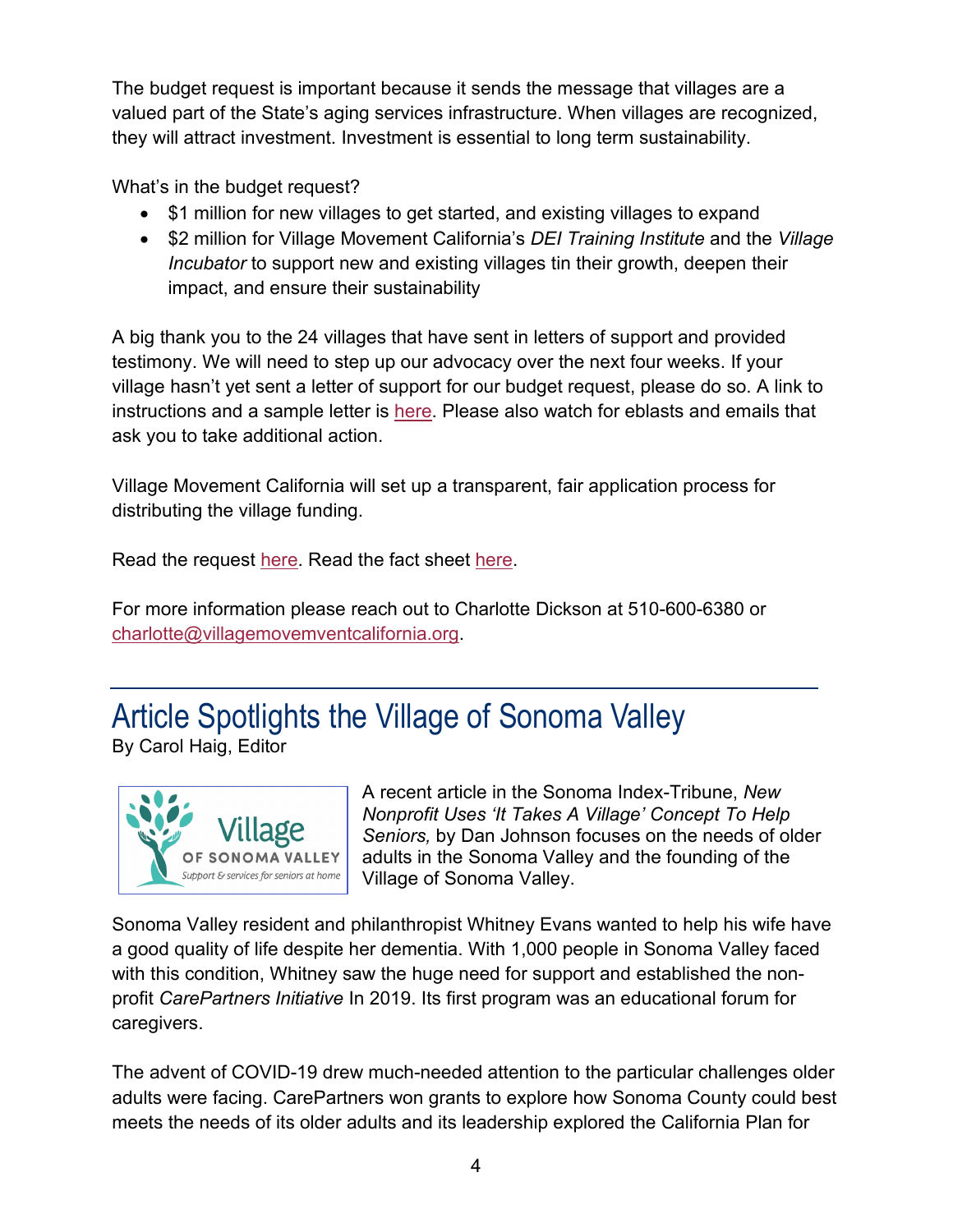Aging. There they learned about villages and Village Movement California. When they were unable to find any information about implementing the Master Plan in Sonoma County, they partnered with several local organizations serving older adults to determine how to accomplish this.

With a focus on *Caregiving that Works,* the fourth goal in the California Master Plan, CarePartners established the Village of Sonoma Valley. With a shared focus on connecting older adults with services and resources, CarePartners then merged into the new village. The Village Resource Navigator service established by the Village of Sonoma Valley has launched and is providing needed links to services.

Says Whitney Evans, "A successful, impactful Village of Sonoma Valley will be the most significant accomplishment of my life. It's that important." Read the full article [here.](https://www.sonomanews.com/article/news/new-nonprofit-uses-it-takes-a-village-concept-to-help-seniors/)

Update: Village Movement California Conference

By Charlotte Dickson



The convening planning team, Marianne Propst of Palos Verdes Pacific Village, Dinah Frishling of Conejo Valley Village, Laura Peck of Ashby Village, and I are excited about this year's annual event. The theme is *Re-Engage*. It takes place on June 21 and 22 from 9:00am to 12:00pm with optional breakout rooms available from 12:00pm – 12:30pm.

We have designed the agenda to energize you and your leaders to re-engage in your village, with Village Movement California, and your local aging services network. We guarantee you will make new connections with leaders across our state. Here is the agenda:

#### **Day 1**

- Remarks from California Department of Aging Director Susan DeMarois
- Community conversation on *How Villages are Re-engaging*—you will meet your peers and build your network
- *Creating Joy Together in Your Village*—you will learn about Creative Aging and come away with exercises to create joy back at home
- Thoughts from Village Movement California Board Chair Kate Hoepke about what's at stake for villages in this post-COVID era in California
- Sponsor Breakout Rooms
- ElderAction Breakout Room and Discussion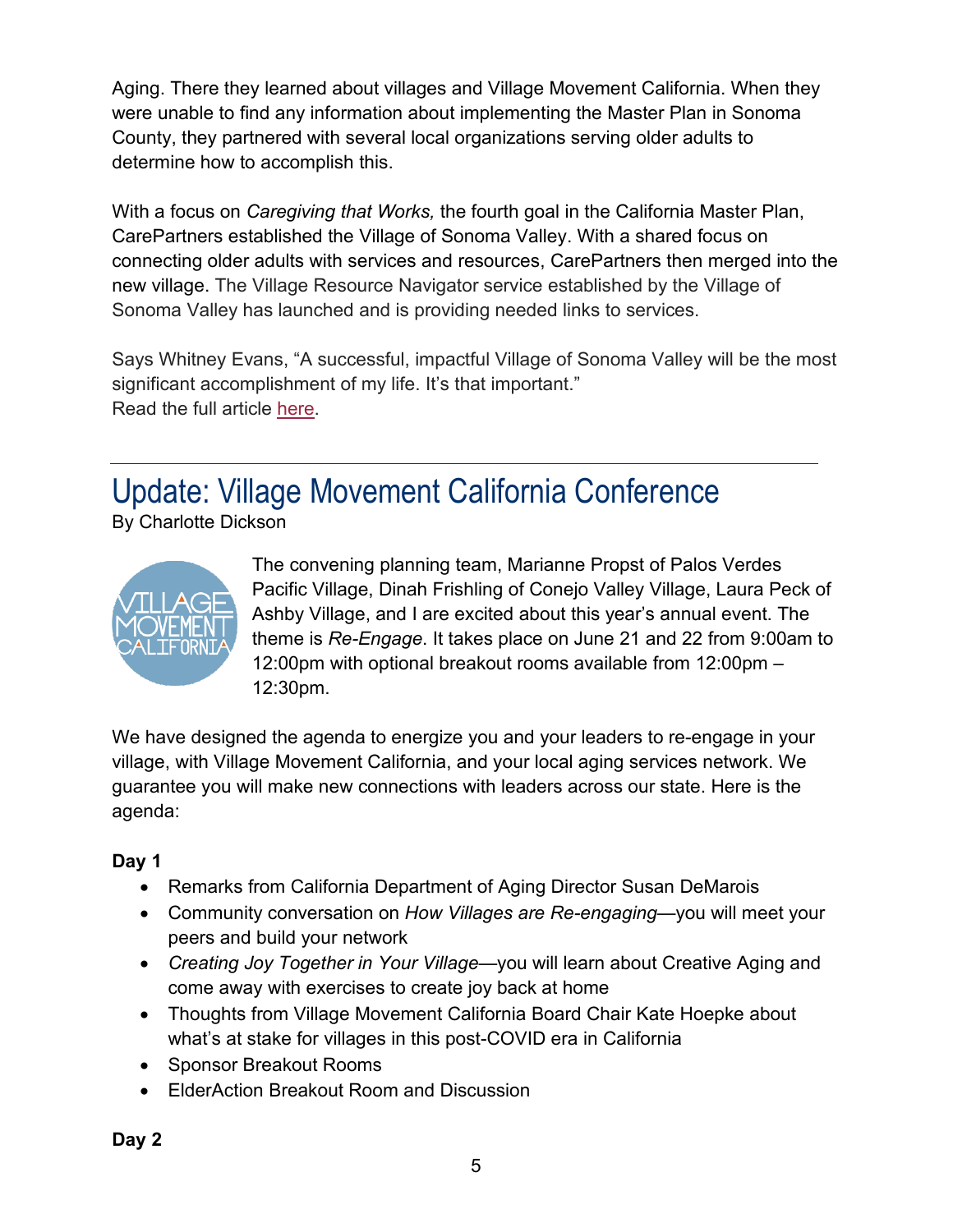- *Bridging the Divide: Building Understanding, Trust, and Respec*t--you will come away feeling more confident about having difficult discussions in your village
- Presentation about the new DEI Training Institute
- Presentation about the state advocacy process with Leza Coleman, CA Commission on Aging Legislative Director and Village Movement California Board Member
- *The State of California's Village Movement* with Charlotte Dickson
- Sponsor Breakout Rooms
- DEI Training Institute Breakout Room

We suggest you identify four or more current, new, and potential leaders from your village to enroll in the convening as a team. Then they can share what they learn with each other and with your village's Board and committees. These shared lessons can inform new programs or ways of doing things.

The registration fee schedule discounts teams of four and more. The fees will increase on June 1, so please register now. You may pay online with a credit card or pay later with a check. We prefer a credit card. Register [here](https://villagemovementcalifornia.org/events/?eid=13837)

Please contact Dinah Frishling with any questions at **Frishdin@gmail.com**.

We look forward to seeing you on June 21 and 22!

## Upcoming Events



#### Village ED Roundtable **May 25, 2022 1:00pm – 2:00pm**

Village Executive Directors (paid and volunteer) are invited to a regular gathering with EDs of fellow villages. Members bring relevant and timely topics to learn from each other and create

meaningful conversations.

To participate at the Roundtable email Katie Brandon, ED Pasadena Village: [katie@pasadenavillage.org](mailto:katie@pasadenavillage.org) . She will send you the Zoom link.

Additional dates for this group: July 27, 1:00pm September 28, 1:00pm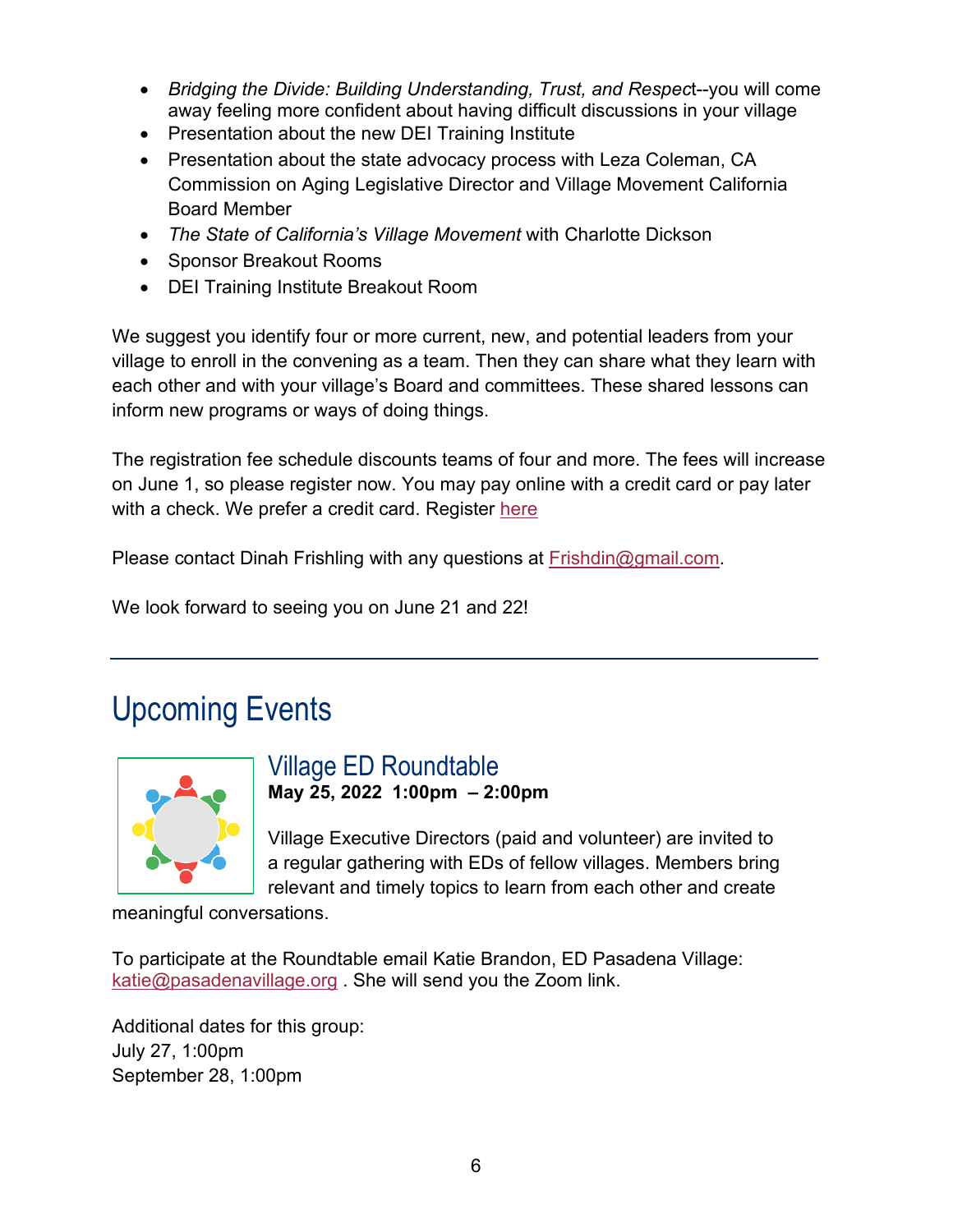

## Weapons of Fraud Webinar

**May 26, 2022 10:00am – 11:30am**

How do fraud criminals work their crimes? We all share the ability to be persuaded by appeals to our human nature. Learn how

criminals use social influence as a weapon. Presented by Anthony R. Pratkanis, Emeritus Professor of Psychology and a career-long investigator of social influence and persuasion including their use in fraud and propaganda. Register [here.](https://us02web.zoom.us/webinar/register/WN_zyTCRz9yRB-UeZqeKwJoNQ) This webinar is free of charge.



### Thriving Together Beyond COVID: Preparing for the Aging Journey Ahead of Us **May 26 5:00pm – 7:30pm via Zoom**

Let your Black village members and volunteers know that they are welcome to join Sistahs Aging with Grace & Elegance and California Black Women's Health Project for a virtual evening of conversation, caring, and sharing. As we continue to navigate the uncertainties of COVID, it's ever more important to stay connected and grounded in community. Help us create a space that supports Sage Sistahs with prioritizing their wellbeing and empowers them with knowledge and resources for thriving along every stage of the aging journey.

Sage Sistahs is a partner organization of Village Movement California. Registration is [here.](https://www.eventbrite.com/e/sage-sistahs-thriving-beyond-covid-together-tickets-338416852917?aff=odeccpebemailcampaigns&utm_source=eventbrite&utm_medium=ebcampaigns&utm_campaign=6226489&utm_term=ctabutton&mipa=ABIdvVs-hg9IIwUu_5hJ3tc3KE_ucNNga0Atb2UYtTig4r1OBALD7aaohYI0s80wqt6Tfg3ckbOf_JMl7bznZS10TsGfKZMBqUofSQ99B7gN2bQQOtKK1I5WEChFYQQXgXr1rKZ4mWLkGCZyUSUqE0NH-begv7uoVgII57TOSOByHQFK9s0u8fmADE6jep-hAJeHQoYOtWEPgav38JEBRJ8f2MBSmBBaSpAM_edhs5V--RE_3yFvjkyFhsIEJcORw1sdc6wjd5uUUgMscvTKdHhWpthm8FIwpD_yPqV-4i22C6xV47dYKwM)



### The Stonewall Generation: LGBTQ Elders on Sex, Activism, and Aging **June 14, 2:00 - 3:15 PM**

Sponsored by Village Movement California, Ashby Village, Pasadena Village, and San Francisco Village.

In the Stonewall generation, coming out took courage. It was a turbulent time, a time of fear, a time of secrecy. Intimate lives hidden in the shadows. And yet, in the midst of it all, the Stonewall Generation has continued to fight for freedom, for rights, for love, and, yes, for sex. Author of the book, *The Stonewall Generation*, Dr. Jane Fleishman, will be joining us with Dr. Imani Woody, an African American Same Gender Loving woman who has been at the forefront of LGBTQ elders rights for decades. See the flier [here](https://villagemovementcalifornia.org/wp-content/uploads/2022/05/stonewall-generation.pdf). Register [here.](https://villagemovementcalifornia.org/events/?eid=13849)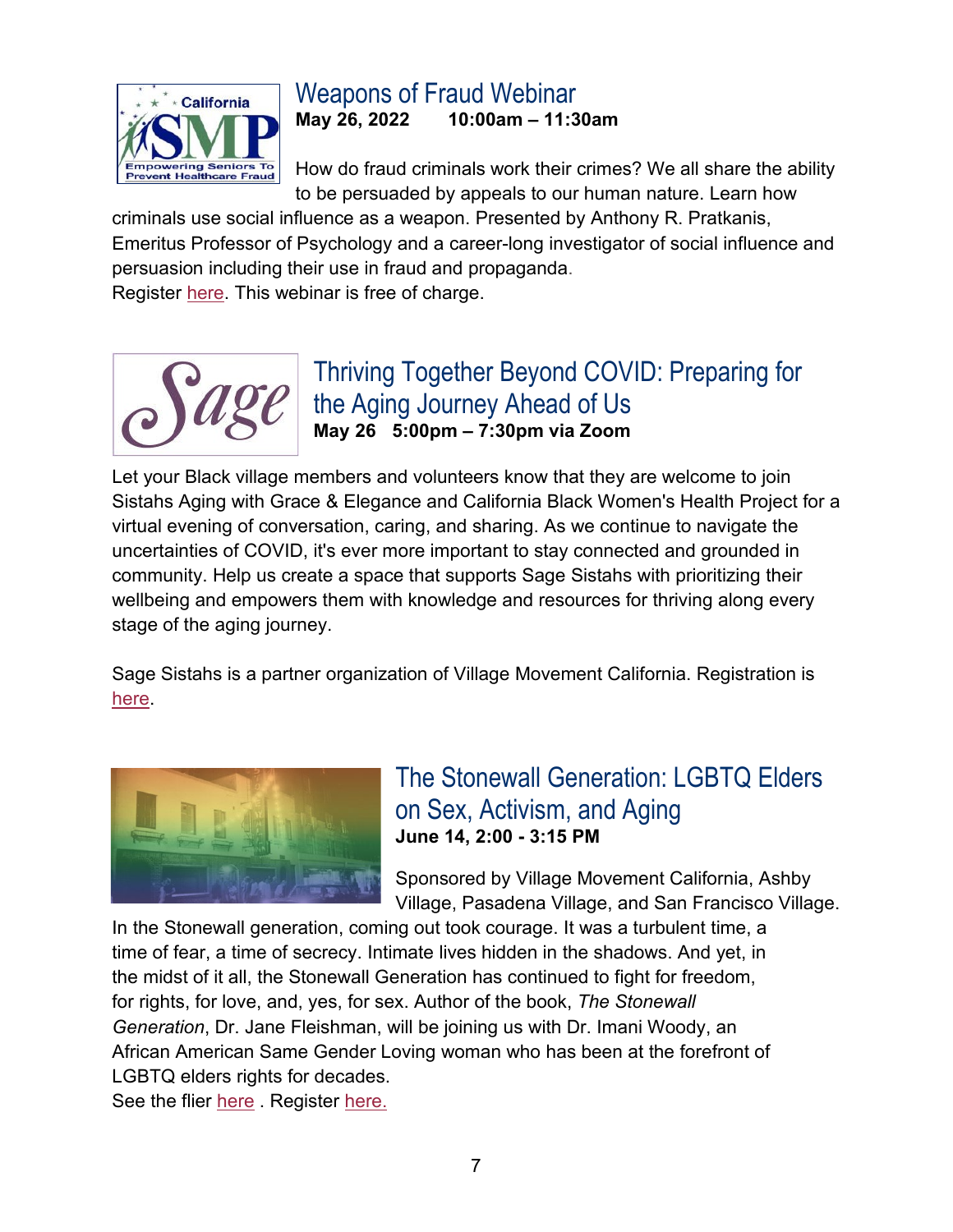

#### Village Movement California  $4<sup>th</sup>$  Annual Conference<br>June 21 and 22, 2022 9:00am - 12:00 pm each day, w **June 21 and 22, 2022 9:00am – 12:00 pm each day, with**

**optional breakout rooms from 12:00 – 12:30**

The conference is designed to re-engage your village and its members in your village, with Village Movement California, and your local aging services network. It will be held via Zoom.

We encourage your village to tap its current, new, and potential leaders for this event. They will come away feeling excited about being part of the village movement. Workshops include:

- *Community Conversation* on how villages are re-engaging members, volunteers, community partners, programs, etc. Led by Laura Peck, Ashby Village Leader and Organizational Consultant
- *Creating Joy Together in Your Village*, presented by Creativity Leaders at Front Porch
- *Bridging the Divide: Building Understanding, Trust, and Respect*, presented by Braver Angels, Southern CA

The flier is [here.](http://villagemovementcalifornia.org/wp-content/uploads/2022/04/VMC-convening-2022.pdf) Please download it, share it with your leaders, and post it in your newsletters. Register this month! Prices increase on June 1. Register [here.](https://villagemovementcalifornia.org/events/?eid=13837)

# Special COVID-19 Resources

### Ask an Expert

KCBS RADIO LL NEWS - 106.9FM 740AM

A daily COVID-19 feature on the San Francisco Bay Area all-news radio station, KCBS, each Q&A session has a pandemic-related subject and compiles listener questions into a 20-minute discussion with a subject

matter expert. All discussions are available in recorded and transcribed formats [here.](https://kcbsradio.radio.com/tag/ask-an-expert)

A recent topic discussed how the emergence of new variants globally can help protect surges in the U.S. Read or listen [here.](https://www.audacy.com/kcbsradio/news/world/emergence-of-variants-globally-can-help-predict-surges-in-us)

# **Notices**

Have an upcoming event you'd like to open to other villages? Send the information to the newsletter editor: [carolhaig@earthlink.net](mailto:carolhaig@earthlink.net)